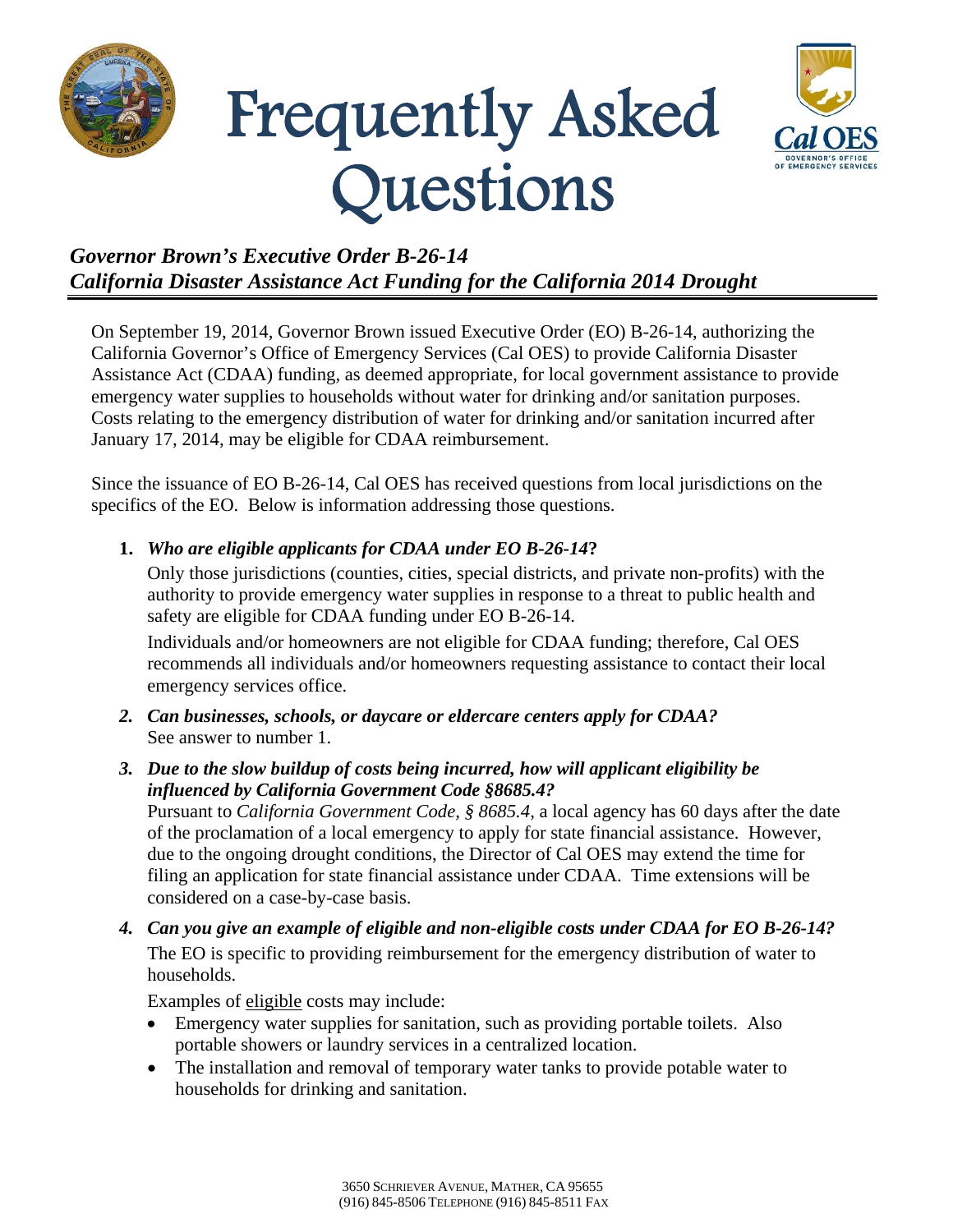FAQ Executive Order B-26-14 CDAA for California 2014 Drought Page 2

Examples of ineligible costs include:

- Income, fees, revenues, wages, or rents lost or voluntarily waived by a local agency;
- Activities or costs associated with permanent work, such as the drilling of wells; and/or
- The distribution of water to businesses.
- *5. Is a water distribution plan required to receive CDAA funding for EO B-26-14?*  Yes. In order for the local jurisdiction to be reimbursed for eligible costs under CDAA for EO B-26-14, the local jurisdiction must first identify to Cal OES the local needs and a water distribution plan for the impacted households.
- *6. Which types of costs are private non-profits (PNP) eligible for CDAA under EO B-26-14?*  Under CDAA, a PNP providing assistance at the request of local government may be reimbursed for 100% of extraordinary costs associated with the distribution of water to households for drinking and/or sanitation. Pursuant to *Title 19 of the California Code of Regulations (CCR), § 2995,* extraordinary costs are costs that are over and above normal operating costs, such as overtime, temporary hires, and travel-related costs. All extraordinary costs must be related to EO B-26-14.
- *7. Will expenses incurred prior to EO B-26-14 be eligible?*

All costs relating directly to the emergency distribution of water for drinking and/or sanitation incurred as of January 17, 2014, may be eligible for CDAA reimbursement. These costs must meet the intent of EO B-26-14.

*8. Are costs associated with waiving fees for permits and inspections of new dry wells eligible under EO B-26-14?* 

Pursuant to *Title 19*, *CCR, § 2910(h)(2),* income, fees, revenues, wages, or rents lost or voluntarily waived by a local agency due to the drought are not eligible for CDAA reimbursement.

*9. Are extra or temporary help costs to collect and process dry-well reports eligible under EO B-26-14?* 

Only costs relating to the emergency distribution of water for drinking and/or sanitation are eligible for CDAA reimbursement. The costs to collect and process dry wells do not meet the intent of EO B-26-14.

- *10. Are costs associated with the logistics of water distribution eligible under EO B-26-14?*  Costs associated with the distribution of water for drinking and/or sanitation may be eligible for CDAA reimbursement.
- *11. Will local government be reimbursed for costs associated with coordinating well drilling for households without water?*

Costs associated with permanent work such as the drilling of wells are not eligible.

## *12. What is the CDAA cost-share for EO B-26-14?*

Pursuant to *California Government Code, § 8585.9,* the state share shall not exceed 75% of the total eligible costs. Therefore, the local jurisdictions will be responsible for a cost-share of 25%.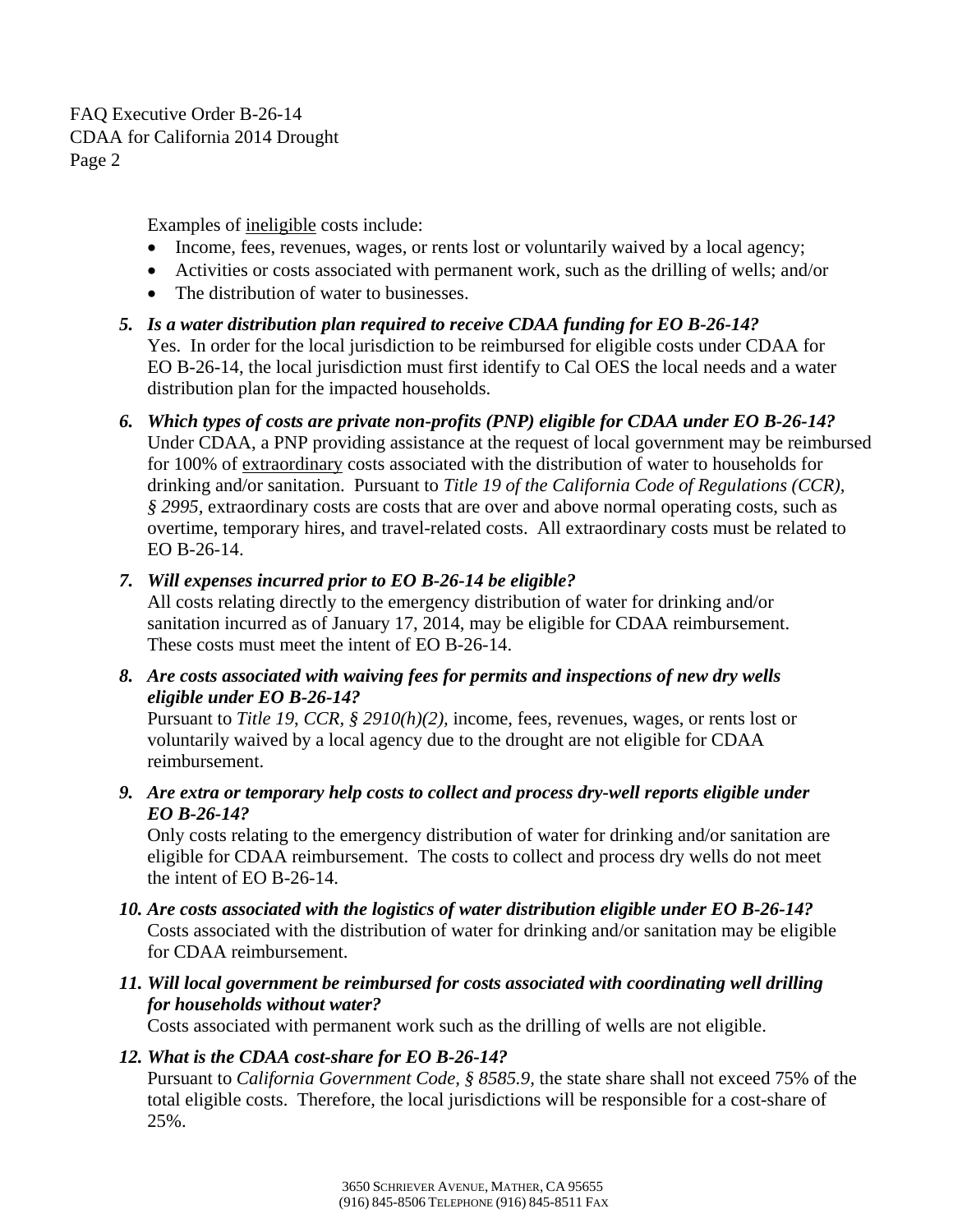- *13. Will the local jurisdictions be provided an administrative allowance under CDAA?* Local governments will receive a 10% administrative allowance, applied as a percentage against the total approved state share, to cover reasonable indirect costs and the necessary costs of requesting, obtaining, auditing and administering state disaster assistance funds.
- **14.** *Can the 25% local jurisdiction cost-share be donated by homeowners?*  Yes.
- *15. If a temporary water tank is installed under EO B-26-14, will future removal costs be funded by CDAA?*  Yes.
- *16. If a more permanent solution can be provided at a lesser cost than the temporary water supply solution, will the permanent solution be eligible under CDAA for EO B-26-14?*  No. Permanent solutions are not the intent of EO B-26-14. However, other state agencies in California (i.e., California Department of Water Resources and the State Water Resources Control Board) may have programs available to address permanent solutions.
- *17. The State of California does not have an Individual Assistance (IA) program, so how can CDAA reimburse for the provision of water to individual households?* EO B-26-14 does not authorize any IA program. Due to the significant health and safety issues and pursuant to *Title 19, CCR, § 2930*, Emergency Protective Measures, CDAA funds can be used to assist individuals through local government.
- *18. Will the California National Guard (CNG) manage and operate the water distribution effort?* At this time, EO B-26-14 has not directed CNG to provide water distribution assistance to local governments.
- *19. Whereas local government agencies are taking responsibility to distribute water to individual households, will the local government agencies be held harmless administratively, programmatically, financially and for liability on private property?* Hold harmless and right-of-entry forms are required and should be obtained from property owners. An example of hold harmless and right-of-entry forms can be found at: http://www.caloes.ca.gov/Recovery/Pages/Debris-Management.aspx
- *20. What is the application process for this CDAA event?*  If you would like to apply for CDAA funding under EO B-26-14, please contact David Gillings, Program Manager, Public Assistance Division, at 916-845-8224 or at David.Gillings@CalOES.ca.gov.
- *21. Will there be CDAA briefings for EO B-26-14?*

Due to the nature of the event, Cal OES will provide applicants' briefings to individual requesting agencies as needed. For applicants' briefing information, please refer to the Cal OES website at: http://www.calema.ca.gov/Recovery/Pages/Applicants'-Briefing.aspx